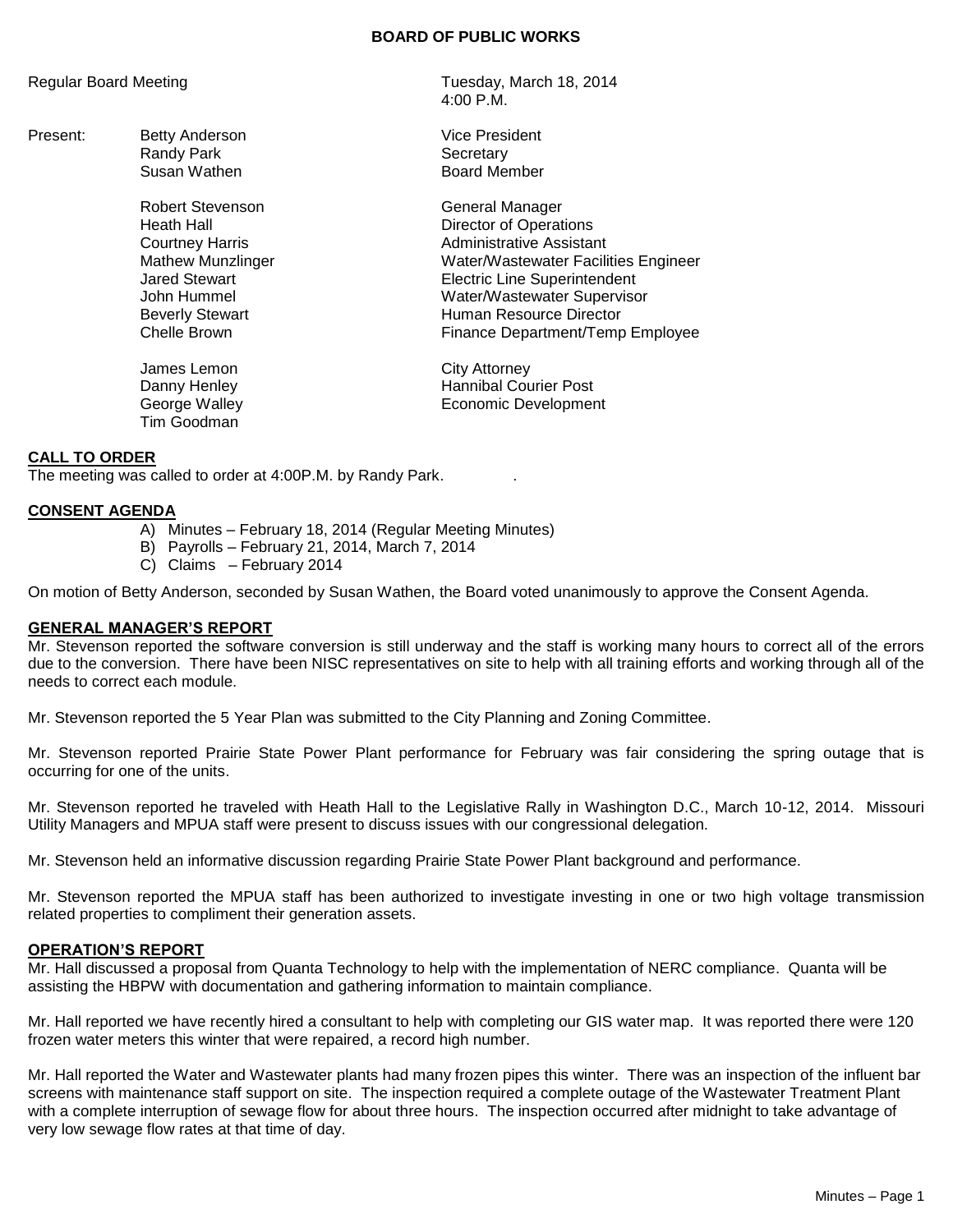Mr. Hall reported the Accounting department is working on NISC monthly closing modules that will need to be closed at the end of each month.

Mr. Hall reported the HBPW recently contracted with ETC Computerland of Quincy to assist with some of the IT work.

## **FINANCIAL REPORT**

Mr. Stevenson reported that all current financial detail was in the board packet for all board members to review. However the reports are incomplete and inaccurate due to the NISC conversion coupled with an extended absence of the Finance Director

## **PROJECTS REPORT**

Mathew Munzlinger presented the Board with an updated progress report of ongoing projects. This includes projects from the Water System and Water Treatment Plant, as well as the Sewer System and Wastewater Treatment Plant. Mr. Munzlinger noted the progress of these projects and studies is acceptable and will continue as weather permits.

On motion of Betty Anderson, seconded by Susan Wathen, the Board voted unanimously to approve the Regular Reports.

#### **TRAVEL REPORT**

Heath Hall noted he would like to thank Mr. Stevenson and the HBPW Board Members for the opportunity to attend the APPA Legislative Rally in Washington D.C. March 10-12, 2014. The rally affords municipal electric utilities an avenue to speak with Senators and Representatives of Congress that may affect HBPW and its customers.

Jared Stewart reported he would like to express his appreciation to Mr. Stevenson and the HBPW Board Members for allowing him to attend the American Management Association, Project Management Class in Chicago March 5-7, 2014. The class offered methods for capitalizing on the different project management options available to supervisors, and the ability to apply them to the HBPW.

#### **2014-2015FY PRELIMINARY BUDGET**

Robert Stevenson gave Board Members a first draft of four different budgets for FY2014-2015. The budgets assume the following:

- Budget 1: Operations and maintenance levels similar to FY 2013-2014; no rate increase
- Budget 2: 3% rate increase in electric; a fixed 4.5% rate increase for sewer; no water rate increase
- Budget 3: 10% rate increase to get a positive cash flow
- Budget 4: 5% rate increase in electric and water; 5.5% rate increase in sewer

Mr. Stevenson noted each budget would have to be carefully considered and recommended a special meeting be scheduled for a budget preparation workshop.

The Board unanimously decided to hold this meeting on Tuesday, April 1, 2014, at 5:00 PM at the BPW Offices on Industrial Loop Drive.

## **JARED STEWART APPA T&D COMMITTEE**

Jared Stewart requested permission to have the opportunity to serve the next two years with the Boards approval on the APPA T&D Committee.

On motion of Susan Wathen, seconded by Betty Anderson, the Board voted unanimously to approve Jared Stewart's board appointment with American Public Power Association.

## **CITY ATTORNEY – PENDING MATTERS**

NONE

## **COMMENTS FROM AUDIENCE**

NONE

## **GENERAL DISCUSSION**

Beverly Stewart presented the board with information regarding LAGERS (Local Area Government Employee Retirement System). The current plan was last updated in 2006, and a packet was handed out to all board members for review.

## **CLOSED SESSION**

Betty Anderson made a motion to convene in closed session, in accordance with Section 610.021 (3) of the Missouri Sunshine Law, to discuss Personnel admitting Board Members, Bob Stevenson, Heath Hall, and Tim Goodman. Motion seconded by Susan Wathen. ROLL CALL: AYES: Board Members, Randy Park, Susan Wathen, and Betty Anderson. NAYS: 0.